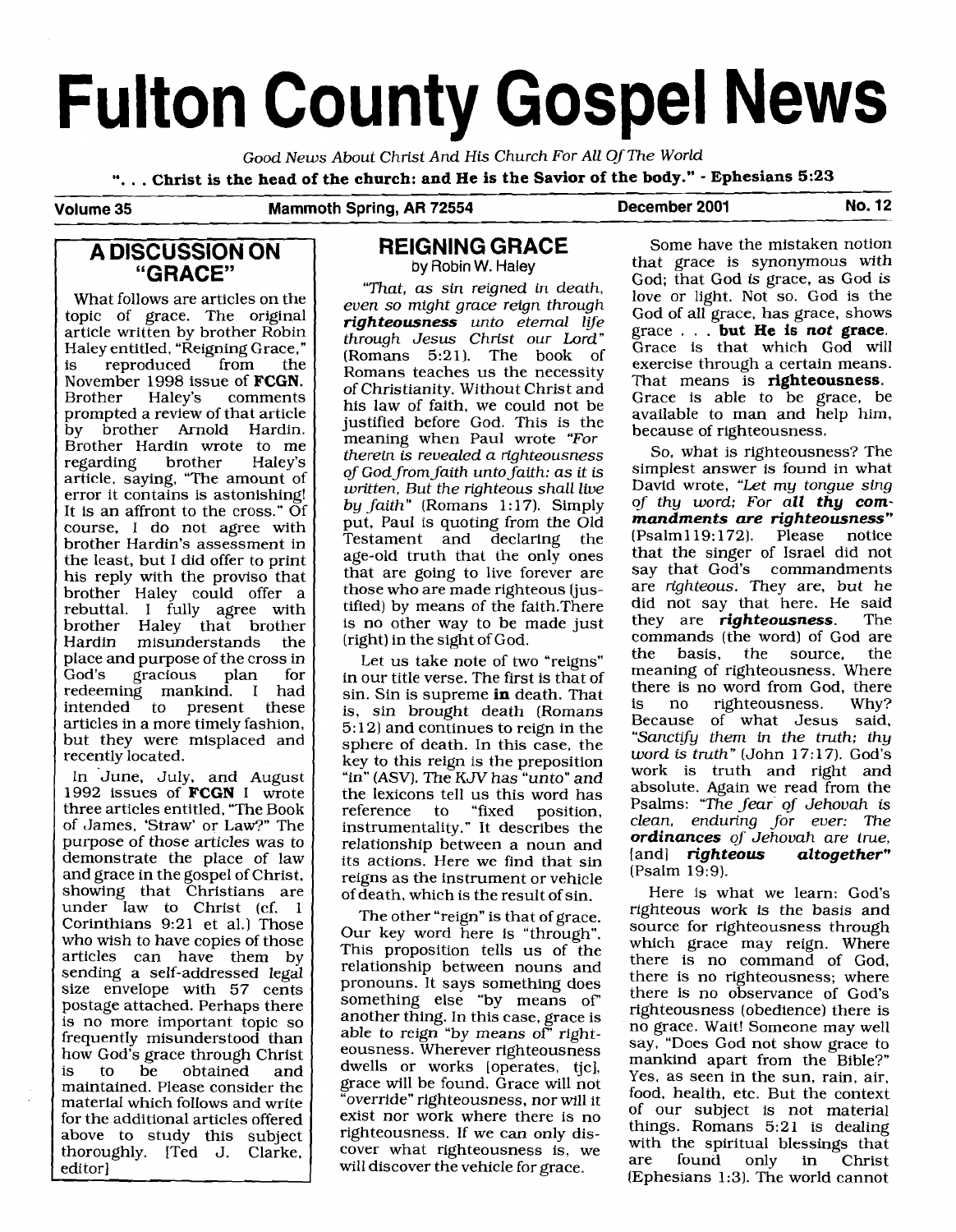#### **FULTON COUNTY GOSPEL NEWS**  USPS Publication #211780

... is a Periodical publication issued monthly by the Church of Christ at Third and Bethel (P.O. Box 251). Mammoth Spring, **AR** 72554-025 1. **POSTMASTER: Please mail all changes of address to the above address.** 

**FCGN** is mailed free of charge to any who care to receive it. We will be happy to add any names to the regular mailing list. If you send in a name we<br>must have a complete address. have a complete address, including number and street name, or R.R. or HCR number, plus box number, or a P.O. Box number and the **NINE DIGIT ZIP CODE.** This paper is supported by voluntary contributions for which we are grateful. Financial information will be furnished upon request. **Mail all address corrections or manuscripts to:** 

## **FULTON COUNTY GOSPEL NEWS P.O.** Box **251**

Mammoth **Spring, AR** 72554

| TED J. CLARKE  EDITOR          |  |
|--------------------------------|--|
|                                |  |
|                                |  |
|                                |  |
| Website                        |  |
| www.fultoncountygospeinews.org |  |
| Joseph Chase - Webmaster       |  |
| E-mail: chasejoseph@yahoo.com  |  |

have these except through Christ.<br>The world cannot have Christ except through obedience to God's word. In this way **only** will God show grace which brings salvation (Ephesians 2:s; Titus 2: 1 1,12).

Let us read again what Paul wrote: "that, **as** sin reigned in death, even so might grace reign through righteousness unto eternal life through Jesus Christ our Lord" (Romans 5:2 1). Do you want God's grace? Then keep his word. His word promises eternal life through Christ. When you are obedient to Him, by obeying the word, then God's grace will save ... **and not until.** 

> 211 N.5thSt. Marlow, OK 73055

# **"A REVIEW OF REIGNING GRACE"**

═⋺⋗⋪⋖⋿⋍

# **by Arnold Hardin**

I thank the editor for his courtesy. I do so with respect for the author and the deepest respect for truth. Paul received no pleasure withstanding Peter over

these same issues. Truth demanded action, for when he saw "they walked not uprightly according to the truth of the gospel", he had no other choice<br>(Gal. 2:14). The identical  $\overline{G}$ al. 2:14). The identical principles regarding salvation; regarding salvation; law/works, grace/faith are set forth in "Reigning Grace." The text: "That as sin reigned in death, even so might grace reign<br>through righteousness unto righteousness eternal life through Jesus Christ our Lord" (Rom. 5:21).

Argument #1 - He used Rom. 1: 17 and remarked, "That the only ones that are going to be saved are those who are made righteous (justified) by means of the faith. There is no other way to be made righteous (just) in the sight of God." What is "the faith" by which<br>sinners are justified? His justified? explanation is the same that entrapped Peter (Gal. 2: 15-2 1). In his re-writing of Rom. 1:17 the author equates faith to a system of law by which we make ourselves righteous before God. What saith Paul? (Gal. 3:1-15). "Law is not of faith" because it has no Savior within it. Any law system can only condemn; it cannot give life (Gal. 3:21]. Paul says those that seek justification through law are under a curse. "The faith" is Christ. Grace gave the law to awaken to the condemnation of sin. Moses was a messenger; Christ was the message (John 117; Gal. 3:23-29). The only saving righteousness is by faith in Christ (Gal. 3:22; Phil. 3:9). Grace, the cross of Christ, terminated/ eliminated the law principle (Col. 2: 14-17). Christianity is not a spruced up law of Moses. You cannot come to calvary by way of Sinai.

Argument #2 - The author wrote, "Grace is able to reign by<br>means of righteousness." He means of righteousness.<sup>"</sup> insisted that grace cannot work or exist where there is no righteousness. So he asks, "What is righteousness?" He cites Psa.<br>119:172 and concludes that and concludes that "God's righteous word is the basis and source for righteousness through which grace may reign". This is a denial of Paul as in the text (Rom. 5:21).

This is law/works righteousness accomplished by ungodly sinners. According to such the Jews were made righteous/just / saved by keeping the law of Moses. They did not need a Savior. A preacher among us has said, "Men were constituted righteous through the law but not now". Now it is argued that we are under a new law given through Christ and therefore we make<br>ourselves righteous by our righteous obedience as did the Jews.

Instead of "what is righteousness" we should ask, "whose<br>righteousness." Paul answers righteousness." (Rom. 5:21; 2 Cor. 5:20-21; 2 Tim. 1:9, Eph. 2:8-11; 1 Cor. 1:30). Vicarious righteousness is denied, the only saving kind. Salvation is not earned by law keeping  $(Jas. 2:10)$ . Salvation is a gift - a free gift. It is received by faith/trust in our Savior not by our "filthy rags" of our supposedly earned salvation (Rom 6:23). Christ is our righteousness and to be such he had to do two things: Live a perfect life under law and bear the penalty (death) of broken law (2 Cor. 5:21). He thus became a curse for us. This eliminates self reliance and the pride of "paying our own way". We sing, "Jesus paid it all," and then deny it. What can an ungodly sinner add to God's grace in Christ? The gospel is not about some business deal; the sinner paying a part of his salvation and then when his own righteousness is in place he may ask God to sprinkle in a little grace by way of helping out. How do the percentages work: 75% man's righteousness; 25% grace, or, a fifty fifty proposition?

I beg of you to turn from such legalistic concepts and absorb the teaching of Christ as found in Luke eighteen. As each of us is the temple of the Holy Spirit, how do you honestly view yourself in worship to God? The verdict of man's only Redeemer was against the legalistic Phariseeism of that day and my brethren. The verdict has not changed regarding the same attitudes and teaching in opposition to the cross.

> 2722 McCutcheon Dallas, TX 75227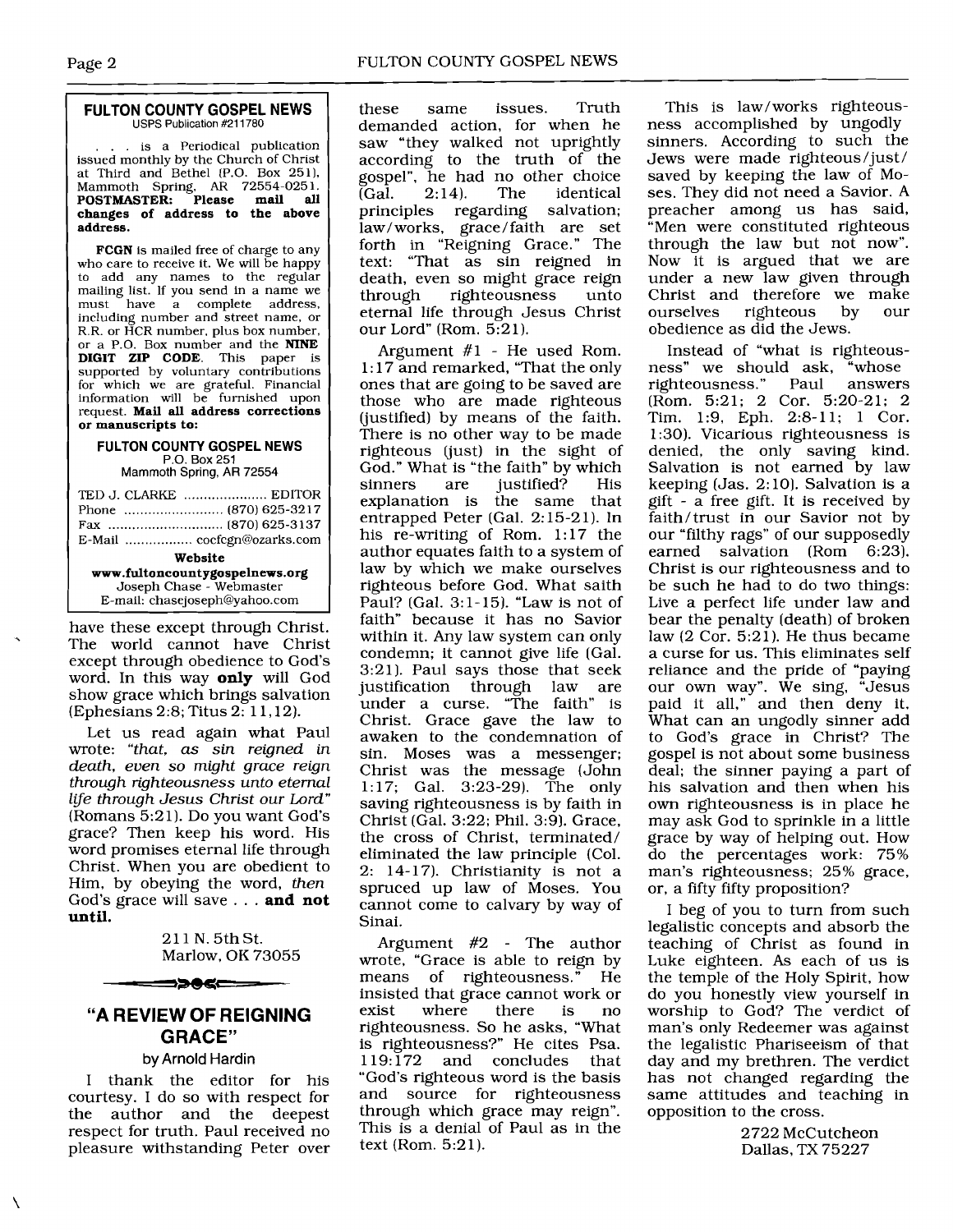# **A REBUTTAL OF ARNOLD HARDIN'S "REVIEW OF 'REIGNING GRACE"'**

#### by Robin **W. Haley**

Brother Arnold Hardin of Dallas, Texas has written a rather confusing and convoluted six paragraph "response" to what I had written some months ago regarding the fact that without faithful obedience to the will of God, as revealed in the New Testament, one could not enjoy the spiritual blessings of God's grace. He apparently denies this Biblical truth, and maintains the antinomian neo-Calvinistic line that there is nothing one must do to be saved, implying that the personal righteousness of Christ is somehow given to us. Brother Hardin is dead wrong and makes the typical error of most antinomians (those who say Christians are not under any law, Ed.] in that he wants to equate any mention of "law" with the things Paul said about the Old Testament Law of Moses. His mixing of apples and oranges is quite apparent as I shall show.

In paragraph one, he writes that what I wrote in my previous article is the same "issue" and "identical principles" that set Peter against the truth of the Gospel (Gal. chapter two). That Peter was guilty of separating himself from certain Gentile brethren when other Jewish brethren were present, in no way resembles what I wrote. In fact, I never made mention of the Old Testament except to say that Paul quoted from it. Never did I write that we have anything to do with the Old Testament code of behavior.

In paragraph two, he alleges that I suggest that we seek justification by the Old Testament law, again mentioning Peter's folly. I never mentioned Peter nor his error in my writing. He mistakes an interpretation of the meaning of Romans  $1:17$  with "re-writing" it. He is wrong to accuse me of this crime. I would like to have him tell me just what this passage does mean. Anything he says that would not simply be a quote of the verse would be, in his view apparently, a "re-writing" of it. How can one interpret any passage? How does he explain anything out of the Bible? In his<br>"correction" of my perceived of my perceived legalism, every passage he used to correct me was simply (according to his thinking) a "re-writing" of verses. Shame on him.

Never did I say nor imply that we make ourselves righteous before God. The Bible does teach that we are righteous before him. But how do we arrive at such a stand? Re-read my first article. This is what Paul taught. Brother Hardin cites Galatians several times. Again his error is seen in the fact that Paul was discussing the Old Testament. I was not. I was discussing the meaning and the results of faithful obedience to the Gospel of Christ. In the passages cited by Hardin, Paul was not.

In paragraph three. he simply alleges that my explanation of the Greek prepositions used by Paul was incorrect. he does not attempt to correct my grammar, but simply asserts that what I taught is a "denial of Paul." I never denied Paul or anything he taught. Empty words by brother Hardin.

Paragraph four is no different than paragraph number two. He equates an error of some Jews with obedience to the Gospel. Apples and oranges. I wonder, with his view of the Jews, will any of them be saved that lived before the cross? With his use of absolutes, the only Jews that will be in Heaven are those who did nothing to be saved but accept Jesus as their personal righteousness. Now, where did he find such nonsense in the Bible? He got that from John Calvin. He needs to read Romans 3:27 again and see if there is any law that relates to the faith of Christ.

In paragraph five, he again lists a number of passages that have absolutely nothing to do with either what I wrote, nor with his complaint of what I wrote. Where did I write that we "earned salvation by law-keeping?" He accuses me of writing it. Where dies he find the teaching of "vicarious righteousness being the only saving kind"? Now he sounds like the Catholics. This is a part of their perverse view of Augustine's doctrine (which John Calvin held to and expanded). Where does the Bible teach that "Christ is our righteousness"? He forgot to put the book, chapter, and verse in his<br>text for our perusal. More our perusal. accusations of "self reliance and pride of paying our own way; paying a part of our salvation and putting our own righteousness in place." Where did I write such blather? He asked, "what can an ungodly sinner add to God's grace in Christ?" My answer; nothing. But my previous article, and the Bible, asks and answers the real question: "How does a sinner accept and receive God's grace in<br>Christ?" Through faithful Through obedience to the Gospel of Christ.

Finally, he begs me to turn from legalistic concepts. He has yet to show them from what I wrote. I would in turn beg him to turn from his antinomian error and follow in the steps of the faith of our father Abraham (Romans 4: 12). He needs to go and learn what this means. A careful study of Hebrews 11 and James two will show him much. I wrote brother Hardin a personal letter and offered some proposals for debate on this topic of "imputed righteousness" and "obedience being necessary." I wanted the reading audience to know that also. I hope he accepts. I am still waiting for him.

> 21 1 N. 5th St. Marlow. OK 73055

# **IS IT POSSIBLE TO PREACH ANYTHING AND NOT BOTHER SOMEBODY?**

━━>>●≤━━

## by Max Patterson

No preacher who has preached for any length of time has escaped hearing something similar to this: "Why don't you just preach the truth and leave people alone?" Is that possible? Is it possible to preach so as not to bother anybody?

**Could I preach that we should abstain from worldliness and leave others alone?** No, because there are so many who love to